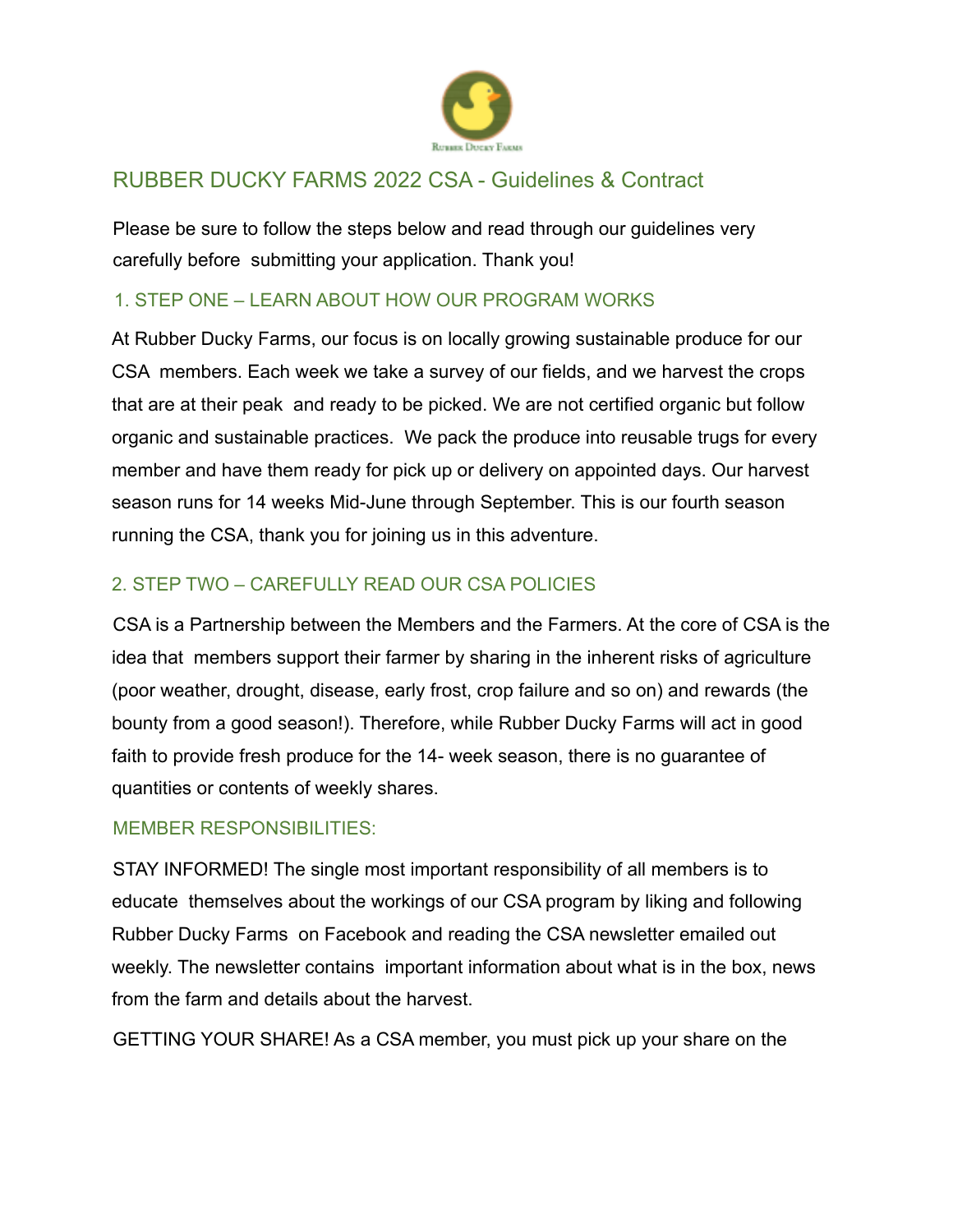pick-up day during the pick-up window, unless you have chosen delivery. To ensure the freshest produce we will only harvest prior to your designated pick-up day. If you cannot pick up your share, you are welcome to have a friend or neighbor pick up your share that week. Please just email or call us with their name. Our goal is to have you enjoy your share each week – we will work with you if you give us enough advance notice. If you do not pick up your share and make no arrangements to have someone else pick it up for you then you forfeit your share that week and it will be donated to local charities. There is no refund for unclaimed shares.

Pick-Up is: Wednesday from 6-8 pm at Rubber Ducky Farms.

Delivery option: This season's delivery fee within 10 miles (and Decatur) is \$42 (or \$3/week) & delivery beyond 10 miles is \$56 (or \$4/week) for the 14 weeks. Deliveries will be made Wednesday evenings.

## BE AN ACTIVE PARTICIPANT IN THE PROGRAM!

We encourage all of our members to become active participants in the CSA Program. You can do this by staying up to date with the news from the farm (by reading the weekly newsletters) and keeping in touch with the farm. Communication is critical! Please e-mail us often with your comments, suggestions and concerns. This is one of the great perks of CSA, you can actually talk to the farmer who grew your food! We also invite you to visit the farm to see just where your food comes from.

## 3. OUR SHARES

Rubber Ducky Farms CSA Program is a 14-week membership share. Our season begins roughly in the middle of June, weather permitting.

Produce is picked fresh from our fields, sorted, and ready for pick up at Rubber Ducky Farms or delivery to your door. This share contains approx. 6 to 10 items grown without synthetic pesticides or fertilizers each week, depending on the season and availability. We practice biodiversity and bio-intensive gardening methods.

2022 Standard Share - \$405 – Produce for 3-5 people.

2022 Half Share – \$215 – Produce for 1-2 people.

2022 Delivery is an additional \$42 (or \$56 for locations over 10mi from the farm) for the season.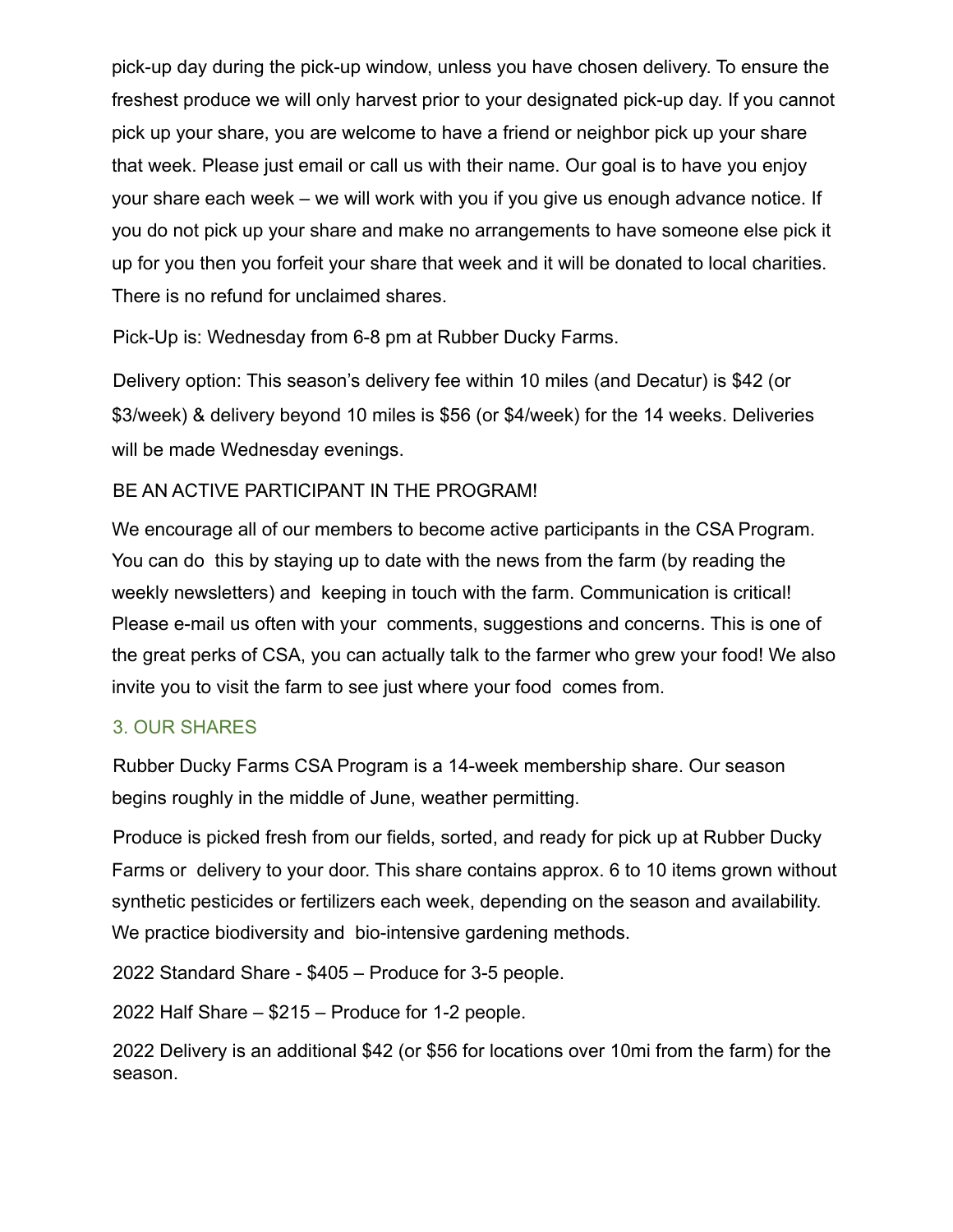## 4. COMPLETE APPLICATION FORM

Thank you! Please complete the contract and return to Rubber Ducky Farms. Keep the guidelines for your records.



### RUBBER DUCKY FARMS 2022 CSA MEMBERSHIP FORM

 $\mathcal{L}_\text{max}$  , and the contract of the contract of the contract of the contract of the contract of the contract of the contract of the contract of the contract of the contract of the contract of the contract of the contr

Member Name

Email Address

|                                                                                            | (E-mail is our |
|--------------------------------------------------------------------------------------------|----------------|
| primary form of communication with our members. We will not share your information- ever!) |                |
| <b>Contact Phone Number</b>                                                                |                |
| <b>Mailing Address</b>                                                                     |                |
|                                                                                            | City.          |

| <b>JULY</b> | . .<br>ש ו |  |
|-------------|------------|--|
|             |            |  |

Secondary Member Name

Secondary Email Address

#### **SHARE**

\_\_\_\_ Standard Share - \$405 Produce for 2 adults and 2 to 3 children

 $\mathcal{L}_\text{max}$  and  $\mathcal{L}_\text{max}$  and  $\mathcal{L}_\text{max}$  and  $\mathcal{L}_\text{max}$ 

 $\mathcal{L}_\text{max}$  and  $\mathcal{L}_\text{max}$  and  $\mathcal{L}_\text{max}$  and  $\mathcal{L}_\text{max}$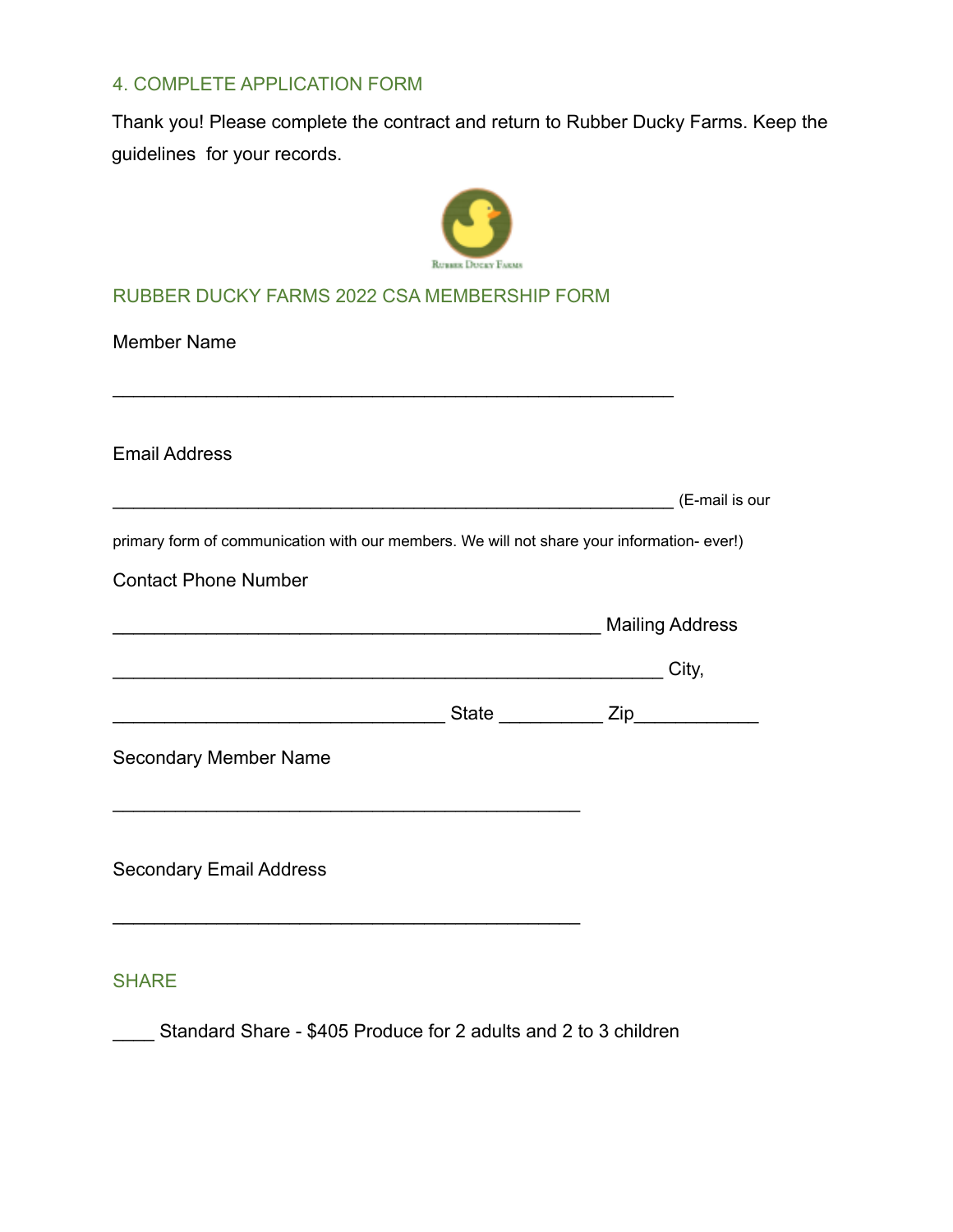#### on average

Half Share - \$215 Produce for 1-2 adults on average

Delivery - \$42/\$56 (dependent on distance) For the entire season

#### PICK-UP

Pick-Up days are very important. To ensure the freshest produce we will only harvest prior to your designated pick-up day. Please choose pick-up or delivery. If you choose to pick up from the farm, you must pick up your share on the day. If you do not pick up your share and make no arrangements to have someone else pick it up for you, then you forfeit your share that week and it will be donated to local charities. There is no refund for unclaimed shares.

Wednesdays from 6-8 pm at Rubber Ducky Farms

Wednesday evening delivery to your door (\$42or\$56/season)

## SIGN CONTRACT

By signing this contract, you are agreeing to participate in Rubber Ducky Farms CSA. You understand the guidelines explained above and are willing to accept the risks. You will pick up or arrange for pick up of your share each week. You understand there are no refunds.

I appreciate locally grown, synthetic pesticide-free produce and want to ensure that it remains available in my area by becoming a shareholder in Rubber Ducky Farms Community Supported Agriculture Program. I understand that Rubber Ducky Farms will do their best to provide the sustainably produced fruit and vegetable varieties they propose at the times they estimate. However, as a shareholder in both the bounty and the risk, I understand that nature ultimately decides what I will receive and when I will receive it.

| Signed |  |  |  |
|--------|--|--|--|
| Date   |  |  |  |